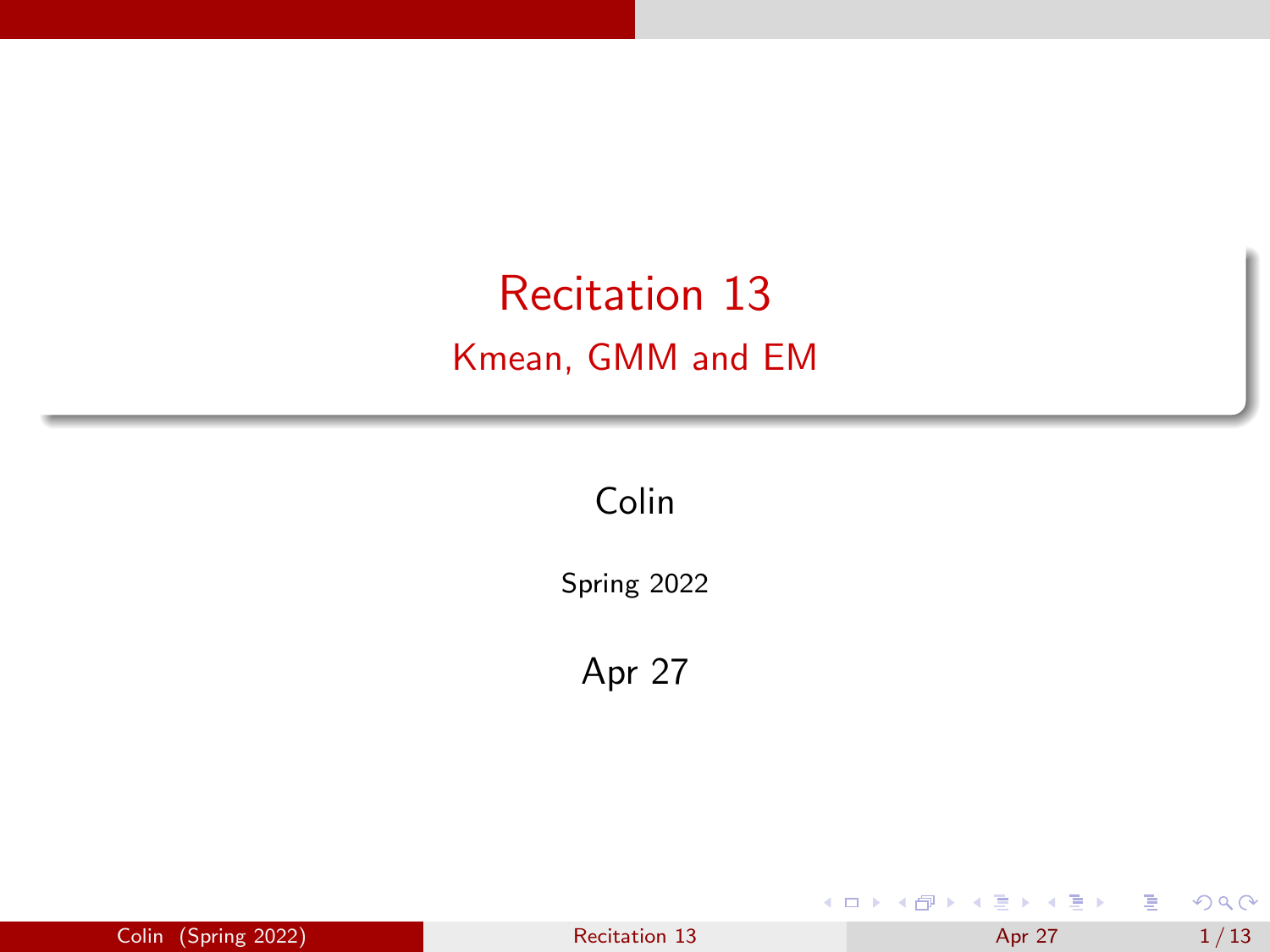## <span id="page-1-0"></span>**Motivation**

- We are now moving away from supervised learning to unsupervised learning (no labels)
- The goal of modeling is no longer prediction/classification but discovering underlying pattern
- To understand how are data generated, what characteristic does the generation process have
- Formally, either  $p(x)$  or  $p(z|x)$ 
	- Learning/Inference problems

 $QQQ$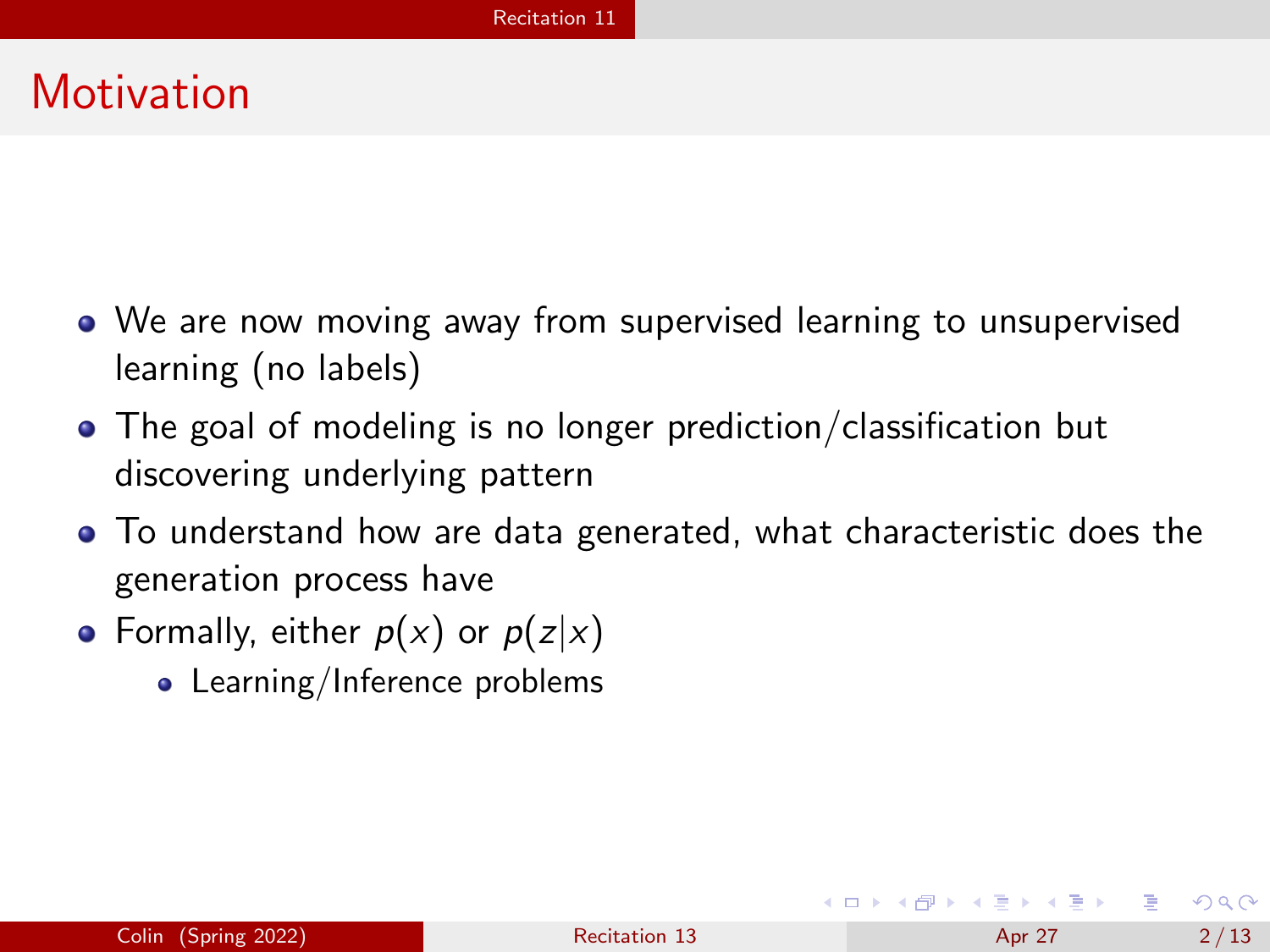### **Outline**

- Start by discussing clustering algorithms
	- Hard clustering: K-means
	- Soft clustering: GMM

• Move into EM algorithms and how the clustering problems are related

 $\Omega$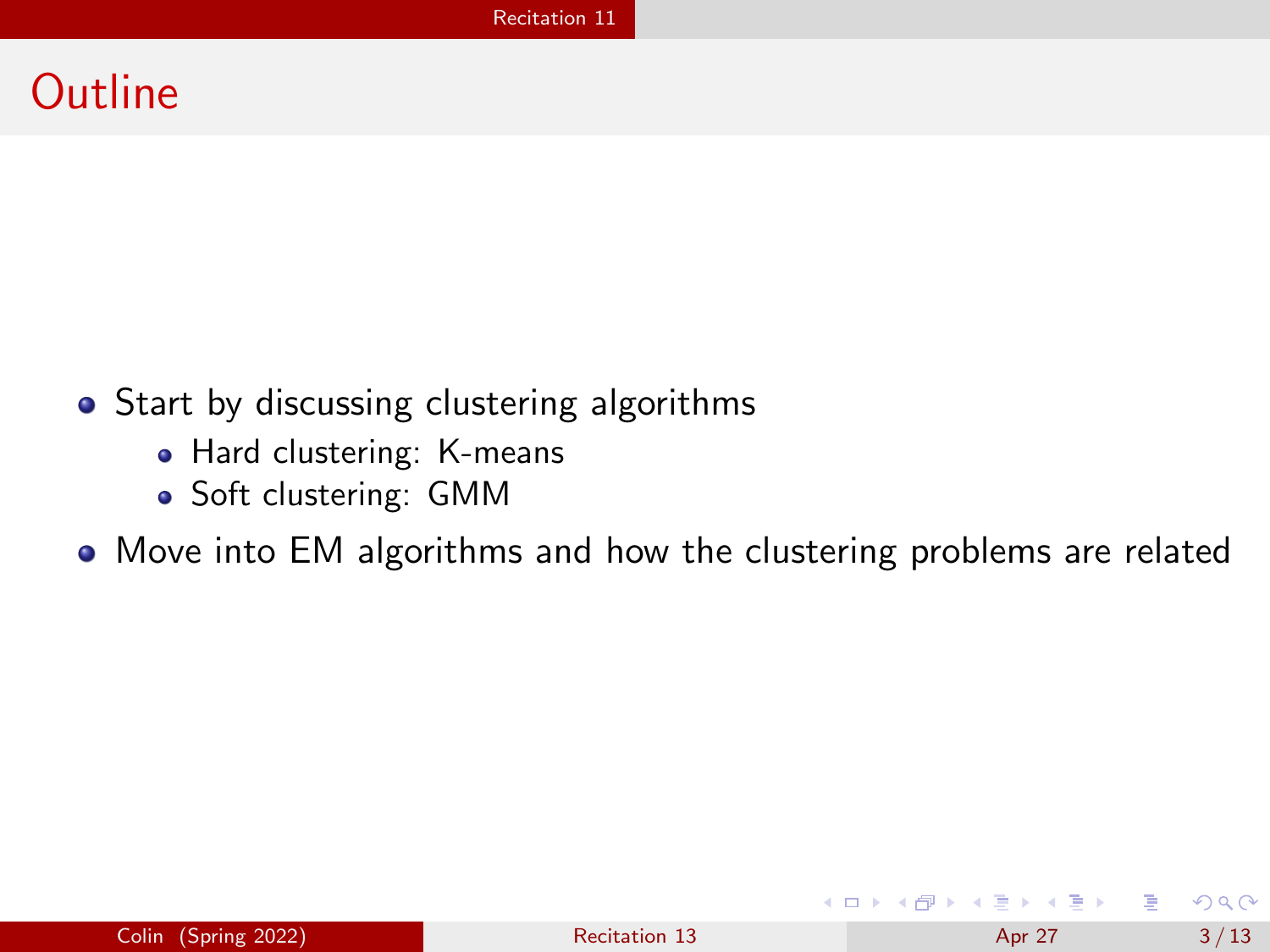# Clustering Algorithm: K-mean

- Very intuitive to understand
- Start by randomly defining centroids
	- Compute clusters
		- Classify points based on those centroids by distance
	- Update centroids
		- Update centroids based on classified points by average
- Notice how the two steps depend on each other's result to proceed.
- Each update step is independent of the other.
- Notice the update steps are hard classifications
	- One points is either class 1 or class 2.
	- The centroid updates only consider points of its class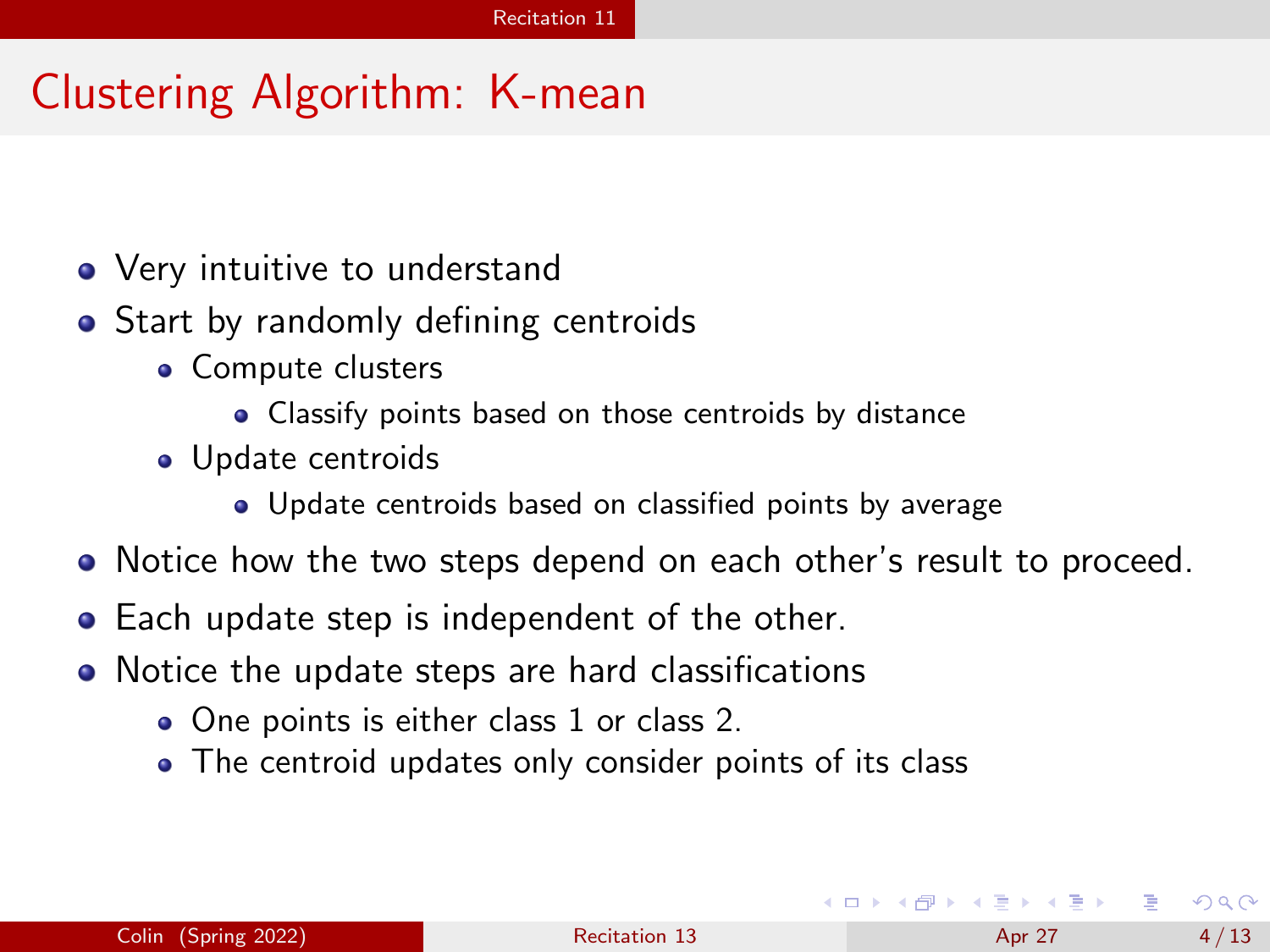# Kmean/GMM

 $QQ$ 

すロト (個) すきトイをトッを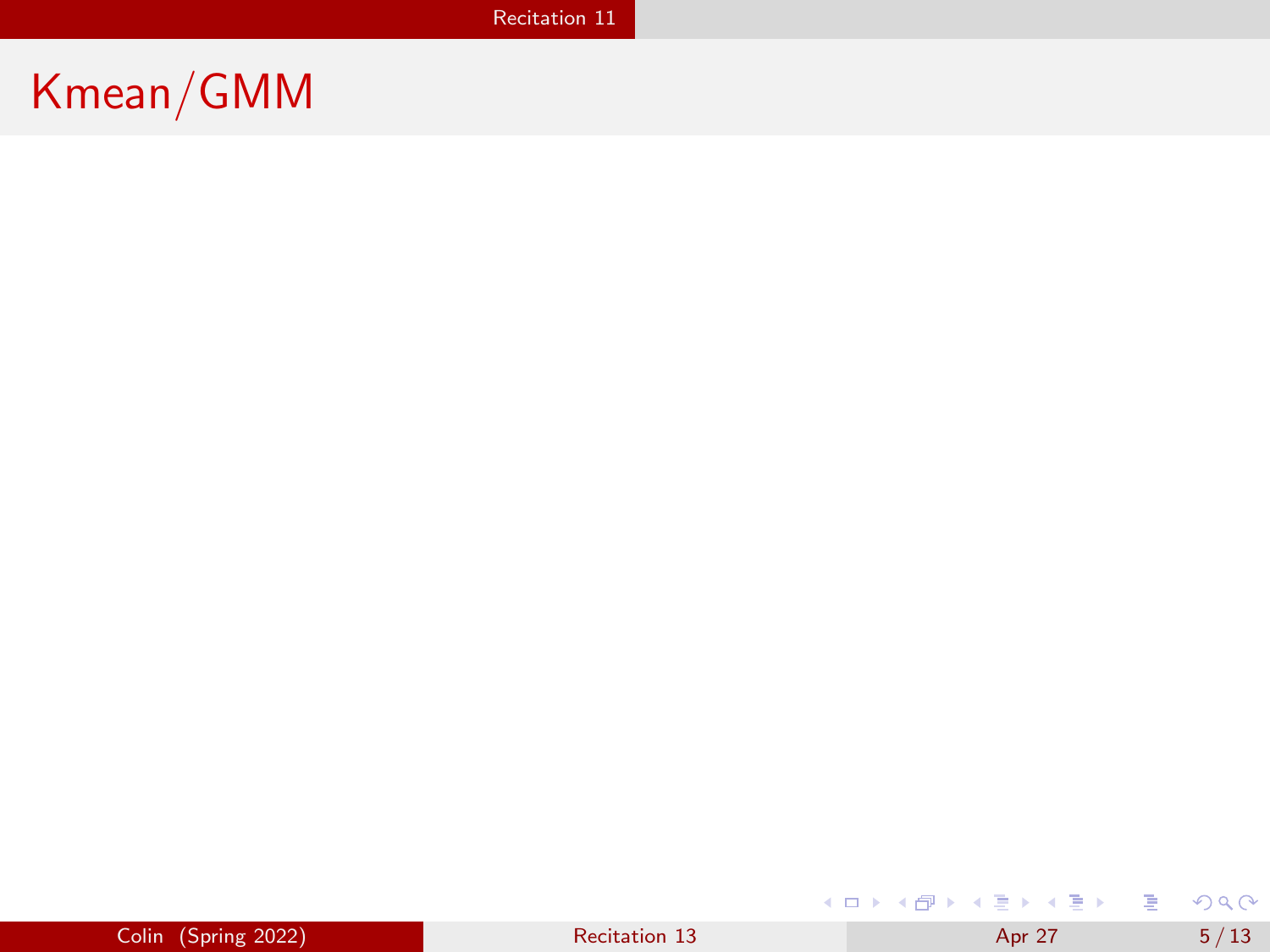#### Generalization

- To slightly generalize the procedure
- Start by randomly defining centroids
	- Compute soft clusters
		- **•** Assign weights to points to each centroid
	- Update centroids
		- Update centroids based on the weighted points
- This is the 'softer' version of K-means
	- Instead of 0-1 label to points, its a sequence of weights
	- Each centroid update considers all the points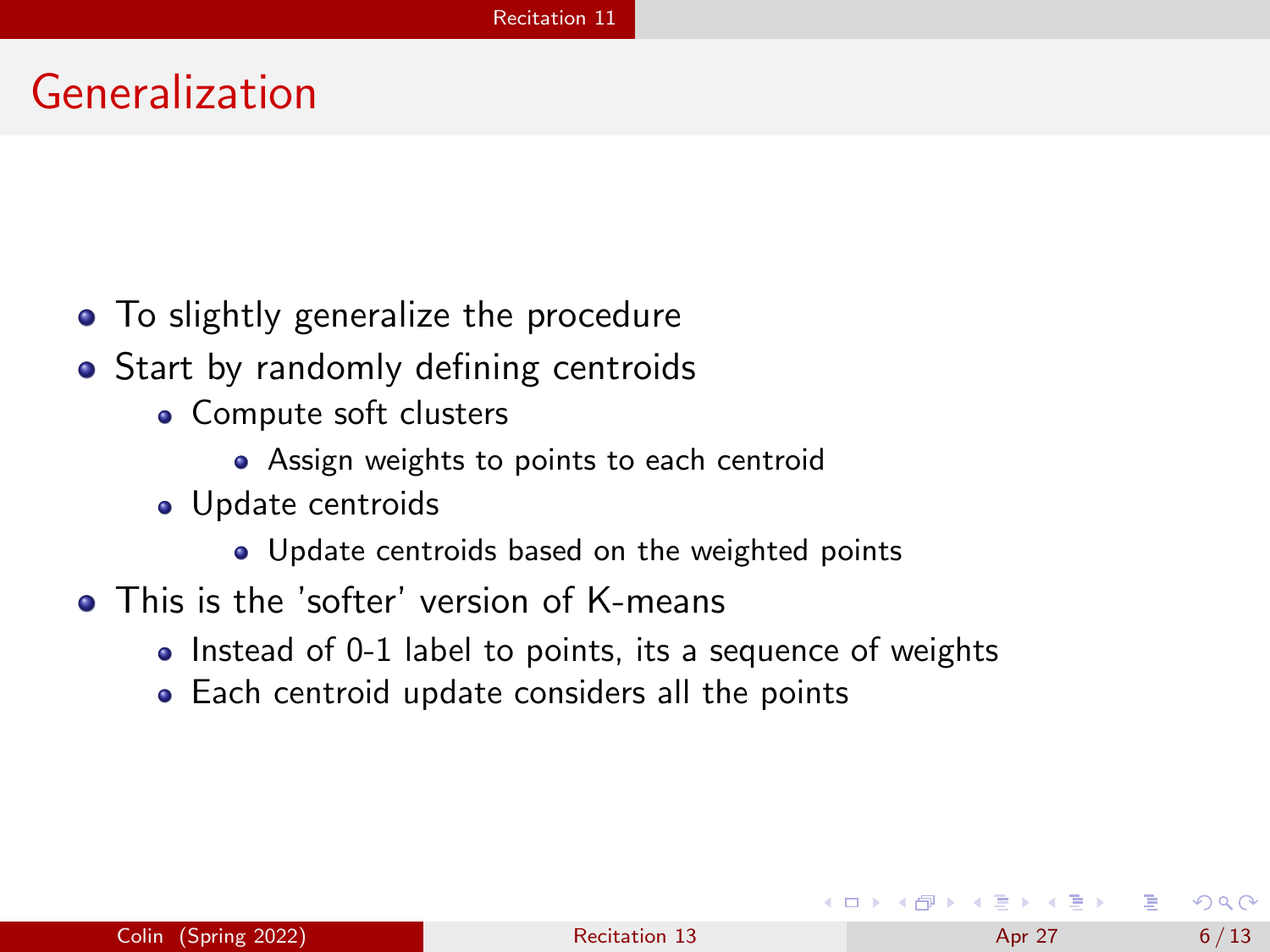# Generalization

- The 'weight' mentioned in GMM is essentially a distribution over each centroid.
- We can generalize it to some distribution  $q(z)$ , and update its parameters as we train the model.

э  $\Omega$ 

イロト イ母 トイヨ トイヨ トー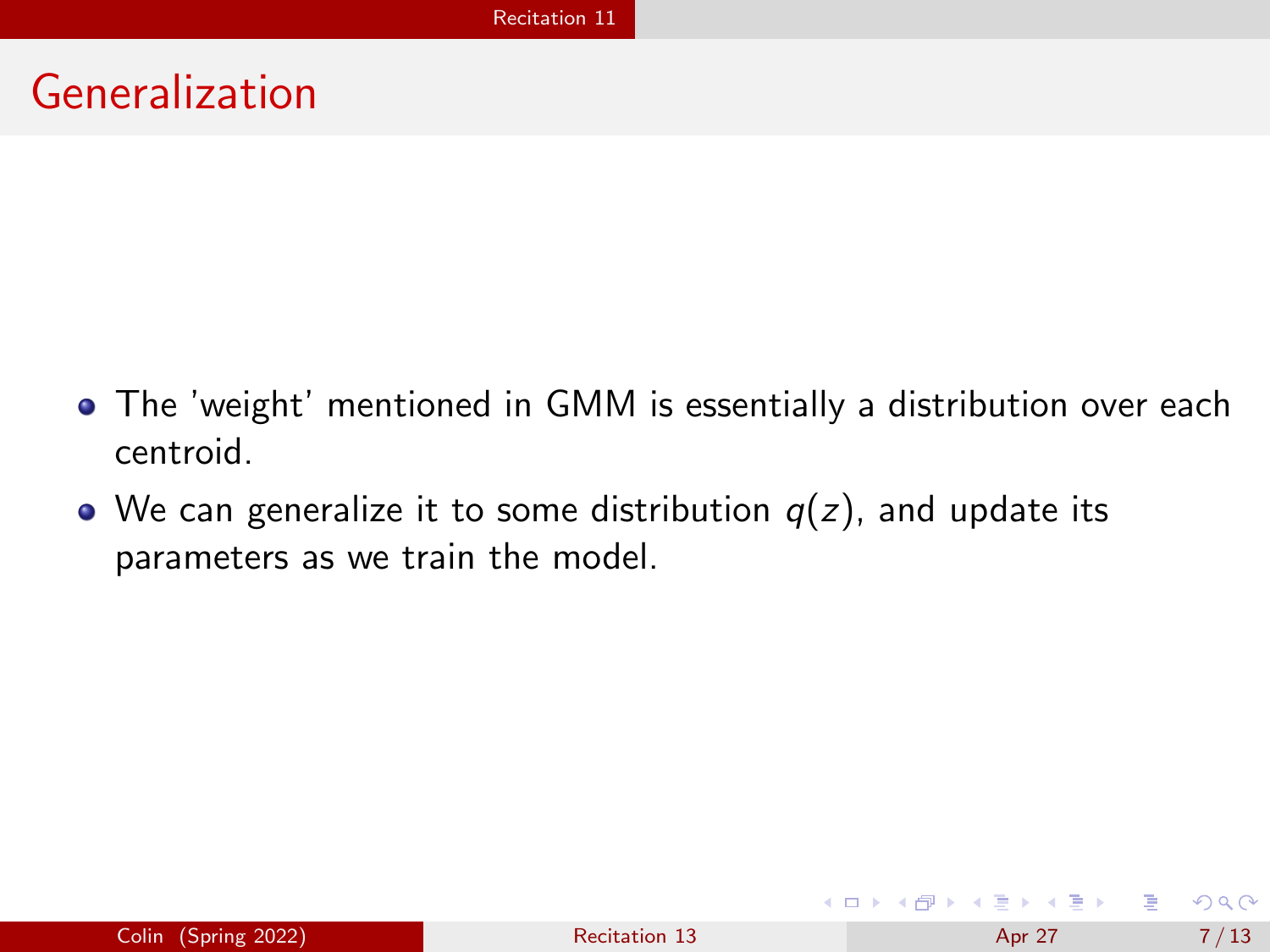#### Generalization

- To further generalize the procedure
- $\bullet$  Start by randomly defining centroids, define a distribution,  $q(z)$  (with parameter  $\lambda$ )
	- Compute soft clusters
		- Assign weights to points to each centroids, which is equivalent to
		- Update  $q_i(z)$  (or update  $\lambda_i$ ).
	- Update centroids
		- Update centroids based on the weighted points (or update  $\theta$ )
- This is essentially the GMM algorithm

 $QQQ$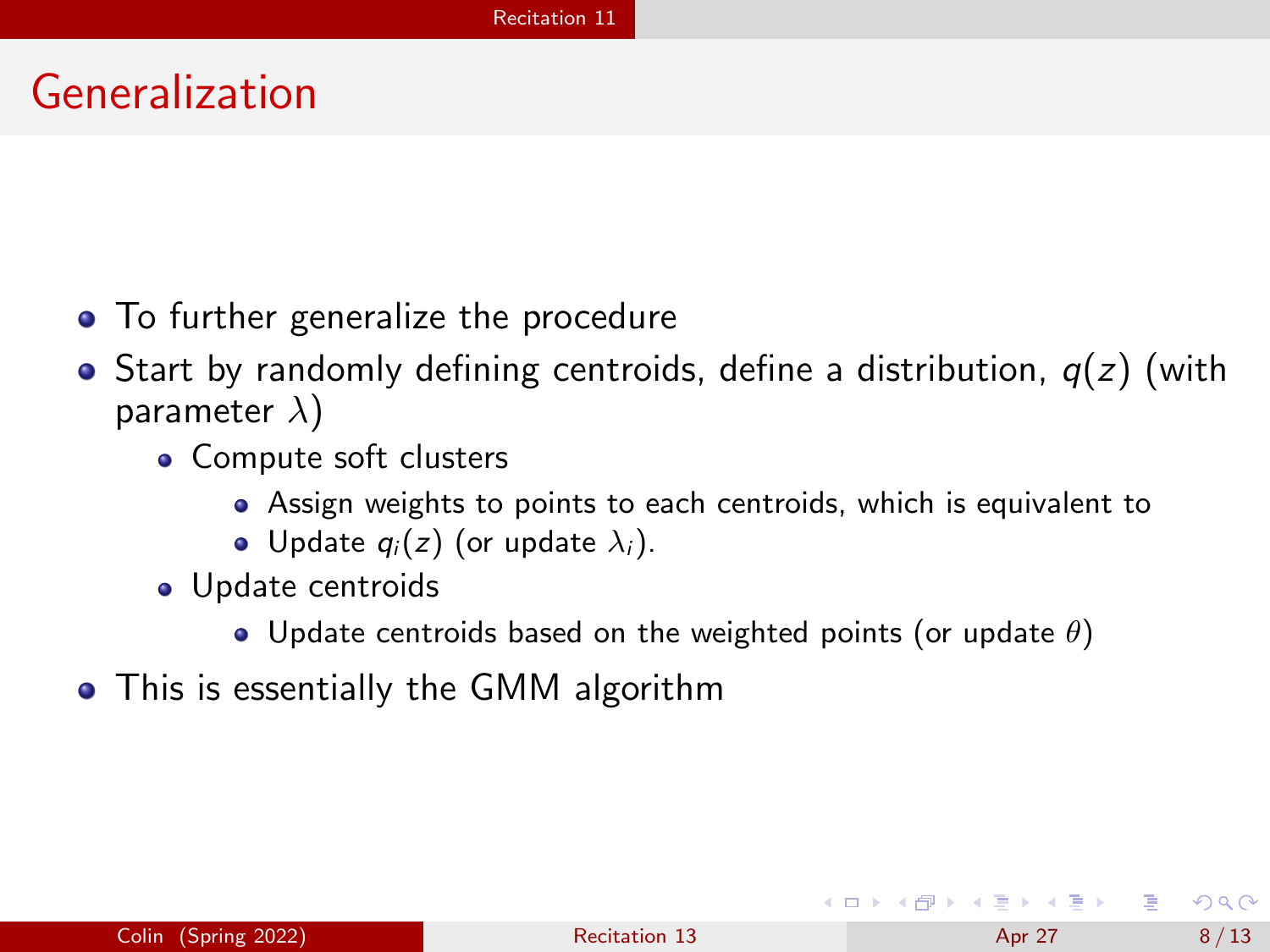# Clustering Algorithm: GMM

- Start by randomly defining centroids  $(\mu_k, \Sigma_k)$  and  $q_i(z)$  to be  $Ber(p_1, p_2, ..., p_n)$ 
	- Compute soft clusters
		- Assign weights to points based on those centroids and  $q_i(z)$

$$
\bullet \quad q_i(z) = \gamma_i^k = \frac{\pi_k^{old} \mathcal{N}(x_i|\mu_k^{old}, \Sigma_k^{old})}{\sum_{c=1}^k \pi_c^{old} \mathcal{N}(x_i|\mu_c^{old}, \Sigma_c^{old})}
$$

- Update centroids
	- Update centroids based on the weighted points

\n- \n
$$
\mu_k = \frac{1}{\sum_{i}^{n} \gamma_i^k} \sum_{i}^{n} \gamma_i^k x_i
$$
\n
\n- \n
$$
\Sigma_k = \frac{1}{\sum_{i}^{n} \gamma_i^k} \sum_{i}^{n} \gamma_i^k (\mu_k - x_i)^T (\mu_k - x_i)
$$
\n
\n

イロト イ押 トイヨ トイヨ トー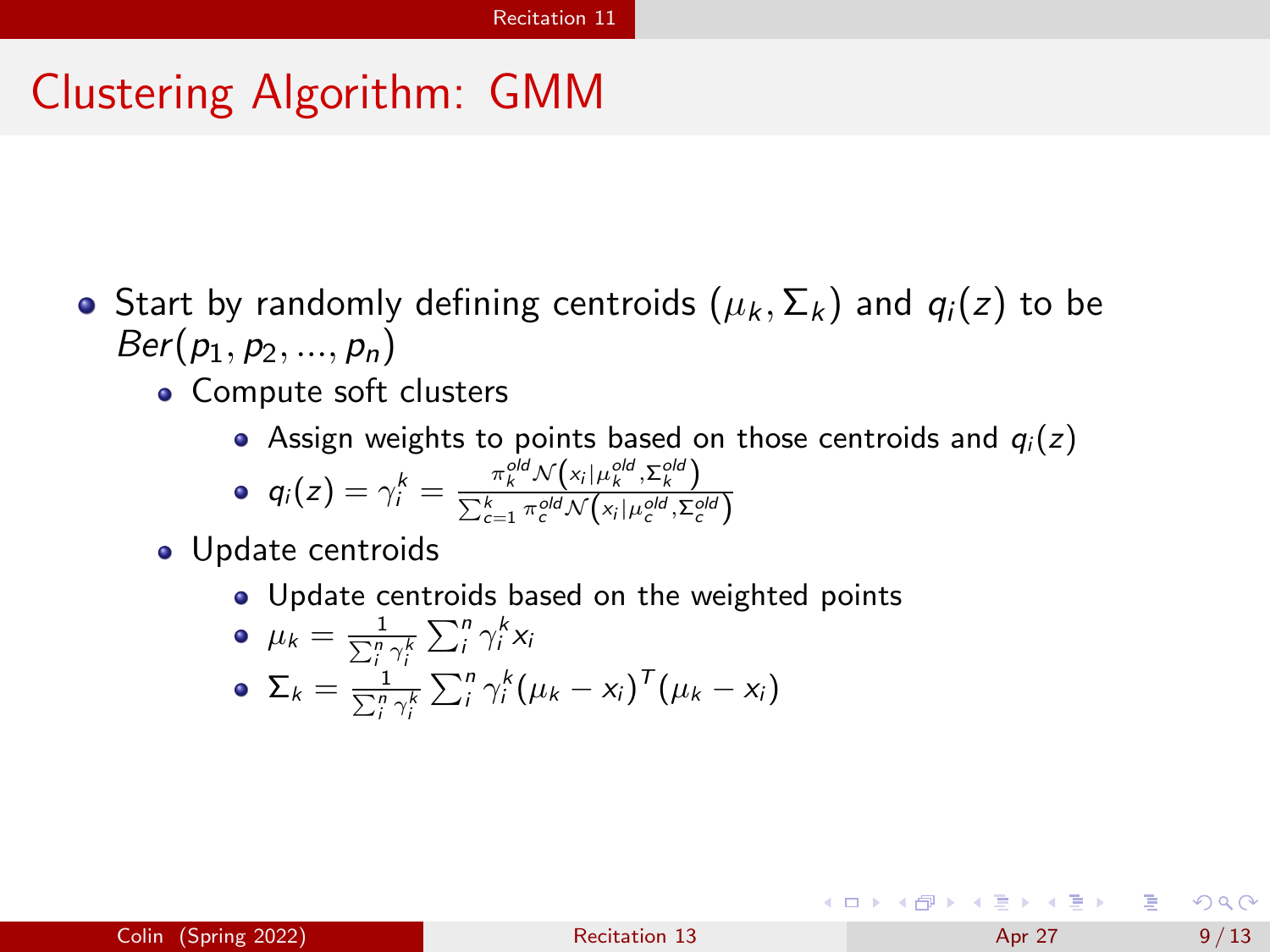#### Extension to EM

- Now we have the whole setup, we can switch out terms specific to GMM
	- Start by randomly defining parameters  $\theta$ , define  $q(z)$
	- Define loss function
	- $L(\theta, \lambda) = \sum_i -KL(q_i(z|\lambda)||p(z|x_i, \theta)) + logp(x_i|\theta)$ 
		- Optimize  $q_i(z) \longrightarrow \lambda$
		- Optimize  $p(x_i|z) \rightarrow \theta$
- This is the EM algorithm
- By some computation, we know that the optimal  $q_i^*(z)$  is  $p(z|x_i)$ 
	- Therefore the E-step is sometimes in closed form solution
- But the optimization over  $\theta$  may not be trivial.

KED KARD KED KED E VOOR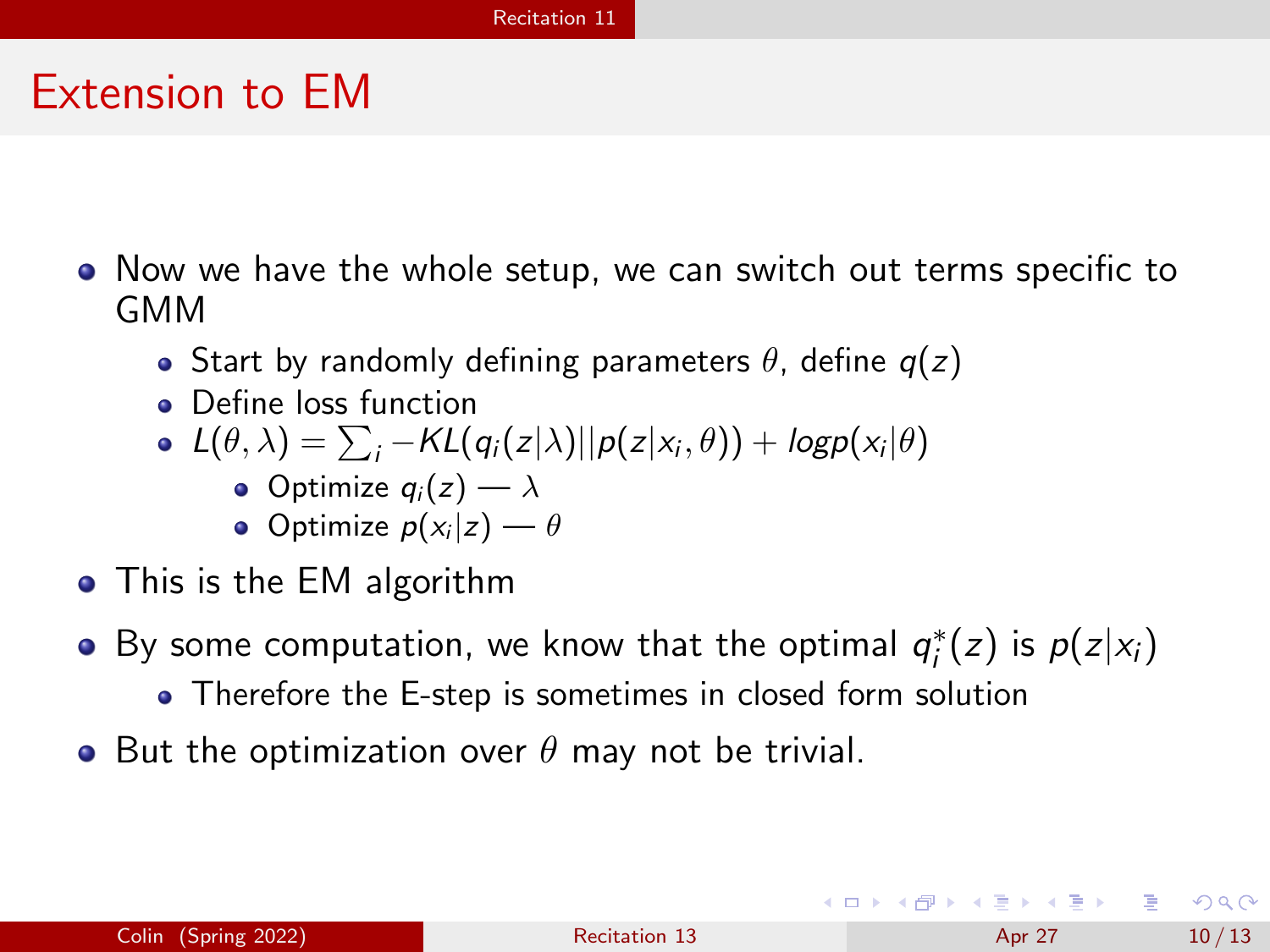#### EM

- Therefore, the rationale behind EM algorithm is basically
	- Introduce  $q(z)$  to divide the problem
	- Solve the problem by coordinate descent
		- Sequential updates
- The idea is a part of variations inference which is popular in both traditional statistics and deep learning
	- e.g. variational auto-encoder (VAE)

 $\Omega$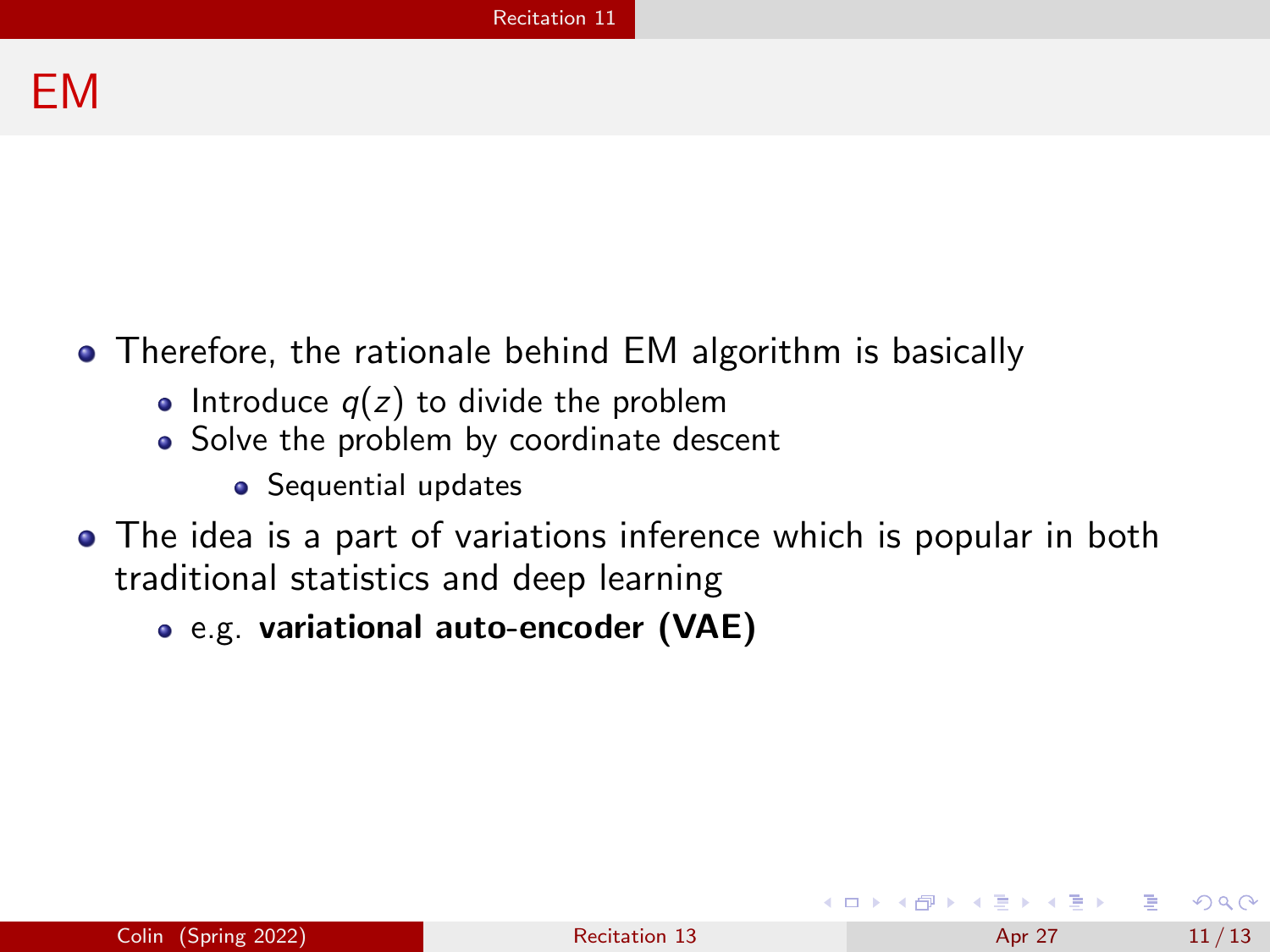## Summary